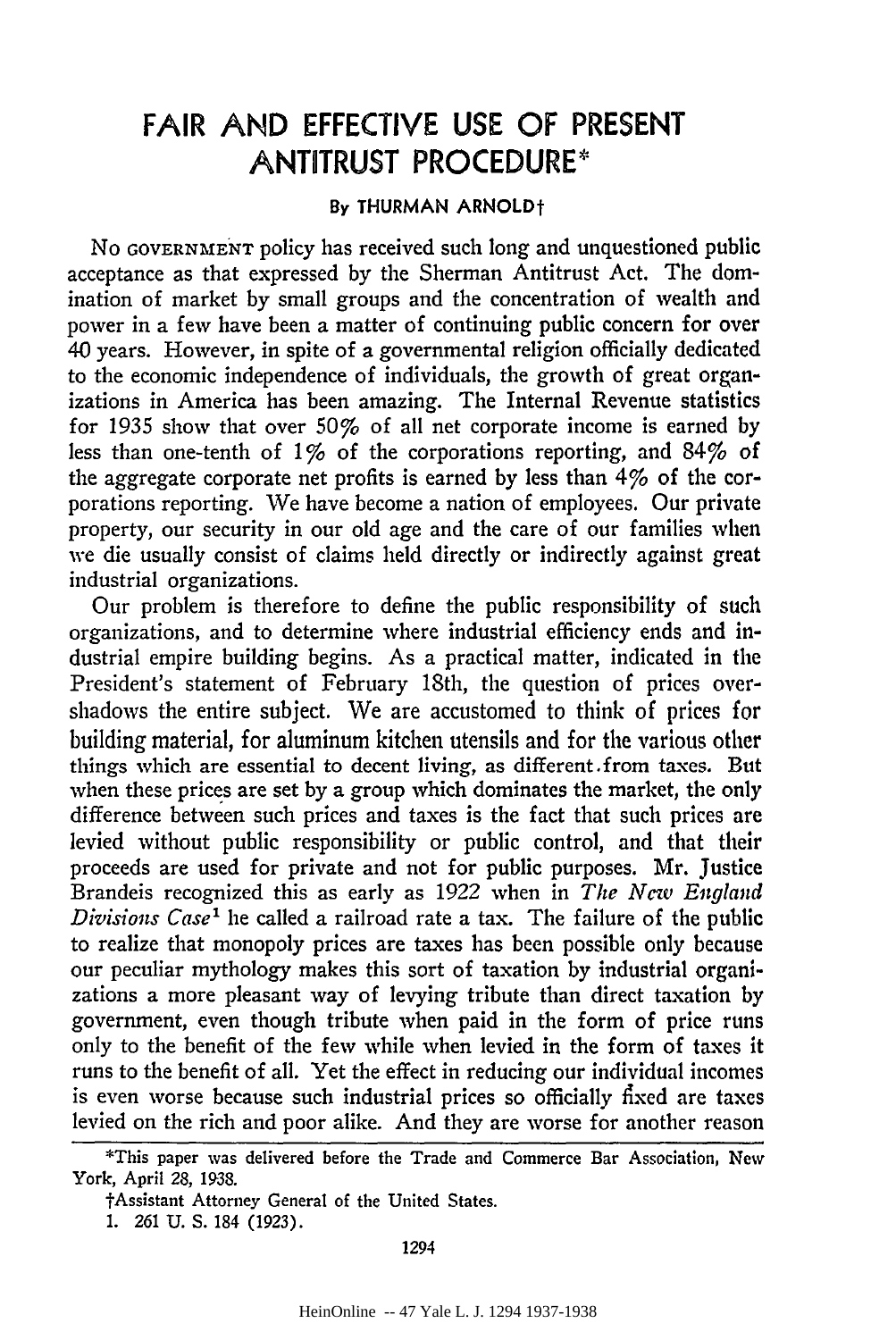because monopoly prices not only tax incomes but tend to destroy the sources of the incomes themselves.

The great mass of our population sell their goods, and services, and labor in the competitive markets. They buy their necessities in a controlled market. This is certainly at least one of the reasons why the income tax figures for 1935 show only 2,110,890 taxable incomes of over \$2500 for married persons and \$1000 for single persons in a nation of 130,000,000. It is also at least one reason why, with the beginning of the depression of 1929, the Brookings Institution showed that 21% of all American families had family incomes of less than \$1000 per year. To illustrate more concretely, we have charged the Aluminum Company of America with substantially complete monopoly control of the domestic source of raw material, coupled with practices which consolidate that monopoly. The result, in terms of prices, is this: Using 1926 as a base, aluminum prices receded from a high of 100 in that year to 84.9 in 1931- 1933, a decline in the depth of the depression of only 15%. Meanwhile, to cite another metal, copper prices had dropped from 100 in 1926 to 40.3 in 1932, a decline of  $60\%$ , four times the decline in the aluminum prices. And the entire combined wholesale index dropped 35% during the same period, more than twice the decline in aluminum prices. Again, in September 1937, two government invitations for bids on Ford size  $6.60 \times 16$  4-ply tires resulted in an identical price of \$8.11 from all bidders. Investigation was instituted by the Department of Justice. When new bids were taken by the government a remarkable change had taken place. Instead of being identical the bids were competitive. Instead of \$8.11 the low was now \$4.75. In the meantime the public prices had not substantially varied.

All this by way of introduction, and I will not pursue these observations further because they have been made before. In general, however, I think we can agree that an efficient industrial organization is one capable of producing goods in quantities sufficient and at prices low enough to insure them a permanent place in an American standard of living. This means that whenever competition is destroyed there is no alternative except to interfere with and regulate arbitrary power to maintain rigid prices. In other words, monopoly means, sooner or later, government interference in business. I am willing to face that problem when the need arises. Yet it is precisely because I do not wish those areas of necessary interference to increase and because I want to keep the government out of business that I am an advocate of the consistent enforcement of the Antitrust Laws.

Today the monopoly problem has become so acute that the President has suggested the need for strengthening the Antitrust Laws and for new legislation relating to an antitrust policy. **I,** am not, however, going to talk this evening on the Antitrust Laws as they should be. That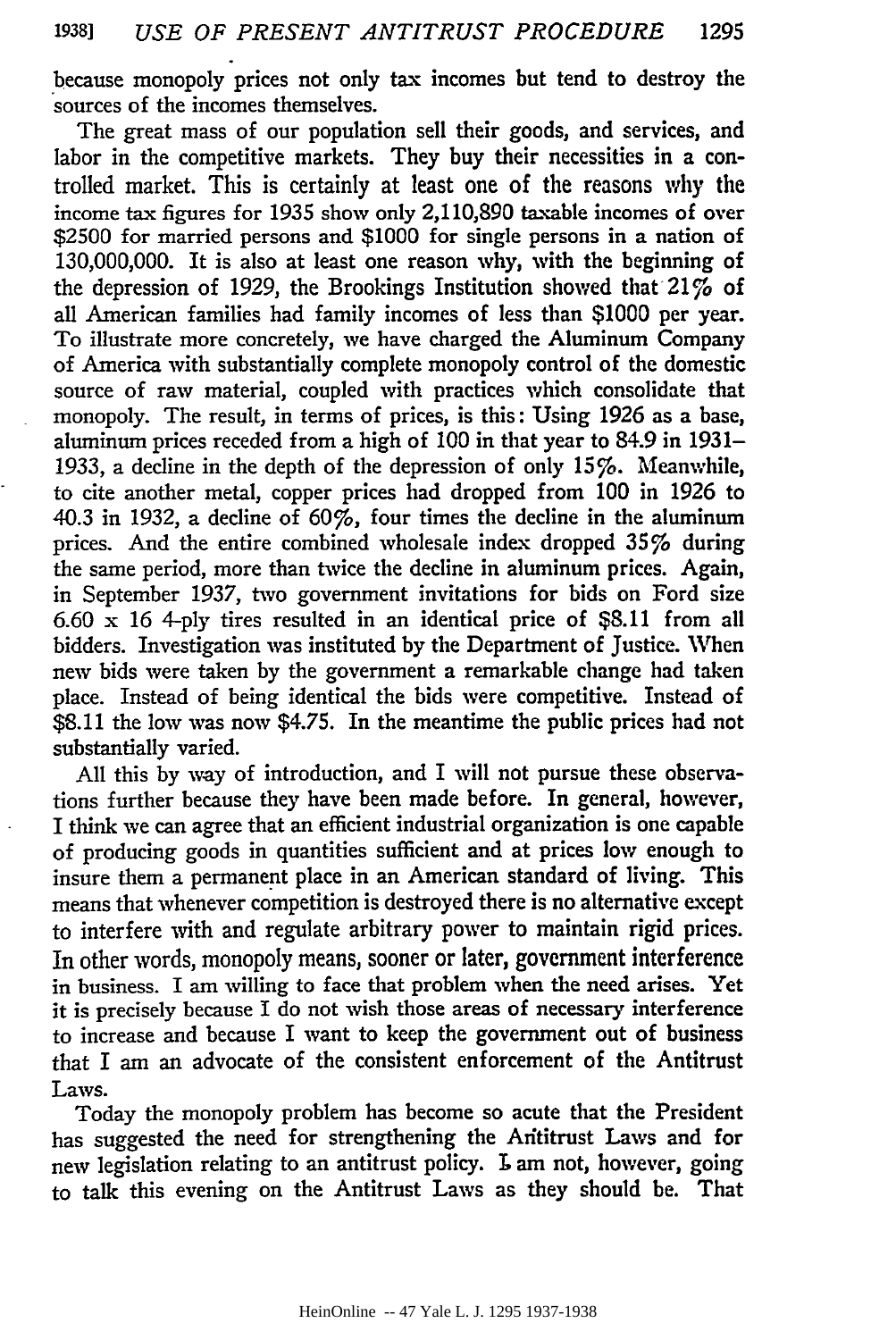problem is before Congress. I am going to speak on the Antitrust Laws as they are, which is the only present problem before the Department of Justice. In my recent book, "The Folklore of Capitalism," I have suggested that while past enforcement of the Antitrust Laws has saved us from recognizing the cartel system, it has not hampered the growth of organizations which dominate our industrial structure. One reason has been that we have treated the Antitrust Laws as a moral problem and have been more interested in pursuing the will-o'-the-wisp corporate intent than in determining violations of our anti-monopoly policy in terms of practical results. This is a matter of history. The assessment of the blame for what has happened in the past, while an interesting theological enterprise, gives no solution whatever. The duty before the Department of Justice is not to preach against the misdeeds of those who have gone before us, but to devise methods of utilizing the antitrust procedure which is at its disposal efficiently and fairly. That, therefore, is the subject of my address.

In discussing this problem I am going to be as definite and as explicit as I can. However, I know that you all realize that antitrust policy touches fields and boundaries which recede as you approach them and disappear each time you try to stake then out. Definiteness and precision in this area have been impossible even for the courts. It is even more impossible for the prosecuting arm of the government which is trying to follow a consistent policy of treating the mass of violations, not all of which can be prosecuted or even investigated. Yet none of the pressing problems of government can be solved by rule of thumb. This should not prevent us from being as definite and explicit as the nature of the question permits. Where the exercise of judgment and discretion is necessary, we can at least make public the grounds and the policy behind our use of that discretion. I will therefore discuss generally the considerations which underlie prosecution by the Department.

The first question of policy which I think should be publicly answered is why we ought not to exercise our judgment and discretion in slowing up antitrust prosecution during the present period of depression in order to give business the confidence to expand. The legalistic answer to that question is easy. It is found in our national belief in the efficacy of law enforcement as an end in itself.

A better answer is found in the examination of economic reality. It is my conviction that from a long range point of view the vigorous enforcement of Antitrust Laws is never more important than during periods of economic recession. Such periods give the larger and stronger firms new incentives and easier opportunities for extending their control over a narrow market. It is during these periods that the smaller firms, weakened by declining sales apd profits, are most susceptible to destruction as the result of practices denounced by the Antitrust Laws. In other words,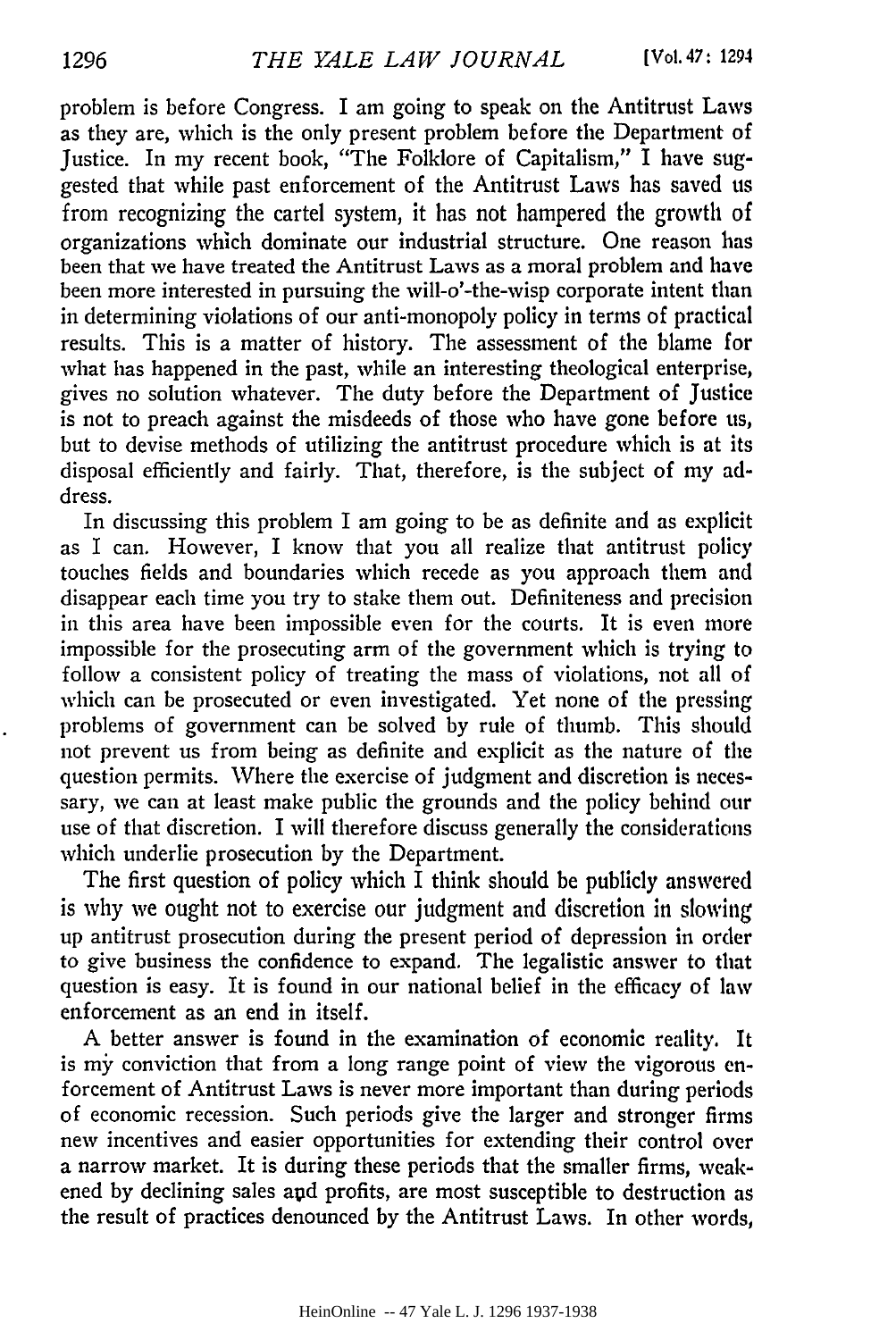times of financial failure are the very times when persons with a thirst for power pick up the broken pieces of competing organizations and put them together. The clock can not be turned back when prosperity returns again. It is extremely difficult to recreate competitive organizations which have been destroyed because effective organizations are the result of habits and discipline and team work. Even the best baseball team after being disbanded for a year can not suddenly come together and win games. Organizations take time to build. They do not become efficient overnight. When they collapse it is anybody's guess whether they can **be** built up again. Therefore, the further an industry proceeds along the road to monopoly the more difficult is the application of the Antitrust Laws, for the reason that the Antitrust Laws in themselves can not rebuild the competitive organizations which have been destroyed.

We recognize that competition may be destroyed not only by active suppression; it may also be destroyed by the over-competition resulting from a temporary over-supply and a catastrophic price decline. Orderly markets are necessary in order to maintain the solvency of competitors. We must recognize that we are living in a world of competing organizations rather than competing individuals; that modem methods make mass production more efficient up to a certain p'oint, and that an orderly market is required for the efficient distribution of goods. However, it is easy in times of depression to broaden the principles underlying the maintenance of orderly markets until they become an excuse for industrial empire building. In the prosecution **by** the Department of Justice this danger must be kept in mind. There are pressures peculiar to times of depression to maintain former high prices by agreements to restrict production on the principle of the necessity of an orderly market. We naturally can not sanction such distortions of a beneficent principle.

**A** second question of policy important in the antitrust cases is the recognition that results in restraint of trade are more important than the intent which lies behind them. In facing the difficult problem of determining whether size has gone beyond efficiency and has resulted in domination, or in the equally difficult question of whether a particular situation requires the application of a principle of an orderly marketing, little light is shed **by** discussing the problem on moral grounds. The difficulties in enforcing the antitrust laws due to the search for that fictitious thing known as corporate intent are set out in Attorney General Cummings' report for **1937:**

"Such a standard [the standard of corporate intent] is not only vague but it does not permit consideration of the real factors involved. It does not face the issue whether a combination is in fact one which will tend to produce economies of size or whether it will in actual operation tend to give an opportunity for monopoly profits. The important factor is taken to be the 'intent' or 'state of mind'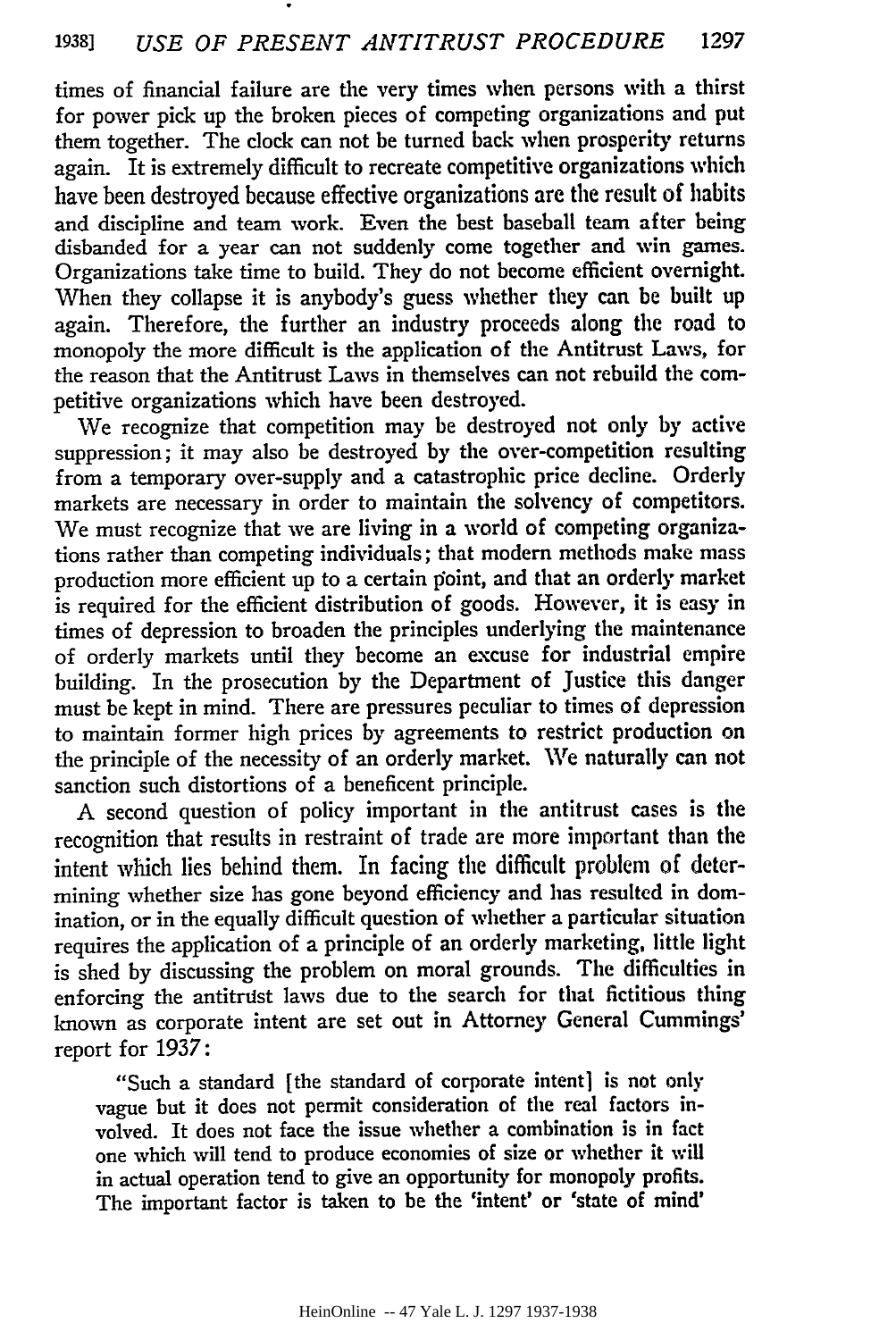of a fictitious corporate individual. Practical results of combinations, which are the only real criteria for effective, as distinguished from sentimental, administration of a policy to encourage competition, are brushed aside. We do not mean that from the multitude of conflicting precedents this statement can be made as a matter of strict legal definition. Nevertheless, it does accurately describe an attitude commonly taken by courts, emphasizing moral culpability and subordinating practical effects of business activities which tend toward monopoly or restraint of trade. . . .<br>"In other words, actual results are ignored in an effort to deter-

mine whether a fictitious personality is acting in an evil state of mind. The antitrust laws have become theological tracts on corporate morality."<sup>2</sup>

These statements reflect my own present opinion. It is therefore **my** belief that in the selection of cases and also in the trial and presentation of cases we should formulate our standard in terms of the actual results and use of legal privileges by groups in achieving domination of the market rather than their motive. I will illustrate by the case of *Interstate Circuit v. United States,* recently argued before the Supreme Court of the United States. A first-run motion picture exhibitor, controlling seventy-five percent of the moving pictures in Texas, had entered into practically identical contracts with the major motion picture distributors which prevent second-run theatres from obtaining the best pictures except at higher admission prices than they had been accustomed to charge. Here was a typical use of a legal privilege (the copyright) in such a way as to restrict the outlets for moving pictures and actually to destroy competition. High admission prices were maintained and picture theatres put out of business. The moral question in the case was whether a conspiracy existed. To solve this it was necessary to see the shadowy line where a conspiracy ends and good fellowship and cobperation begins. Observe how the question proposed in another way admits a more practical answer. Is the use of the privilege given by the copyright laws by a group which actually dominates the market an effective suppression of competition regardless of whether a conspiracy is proved? The fact that picture houses have been closed and the distributing market has been narrowed by the use of this privilege on the part of a dominating group is certainly one of the most important factors in determining whether such a use of the copyright is illegal. It does not give a rule of thumb but it is at least more susceptible of critical examination than whether the group is acting in an evil state of mind. The particular case has not been decided as this is written.<sup>3</sup> However, these considerations were argued strenuously by the

<sup>2.</sup> **ANNUAL REPORT OF THE ATTORNEY GENERAL OF THE UNITED STATES** (1937) **39.**

<sup>3.</sup> The Supreme Court recently remanded the case to the district court for formal findings of fact and a separate statement of conclusions of lav. Interstate Circuit, Inc., v. United States (1938) 5 U. S. L. **WEEX** 1028.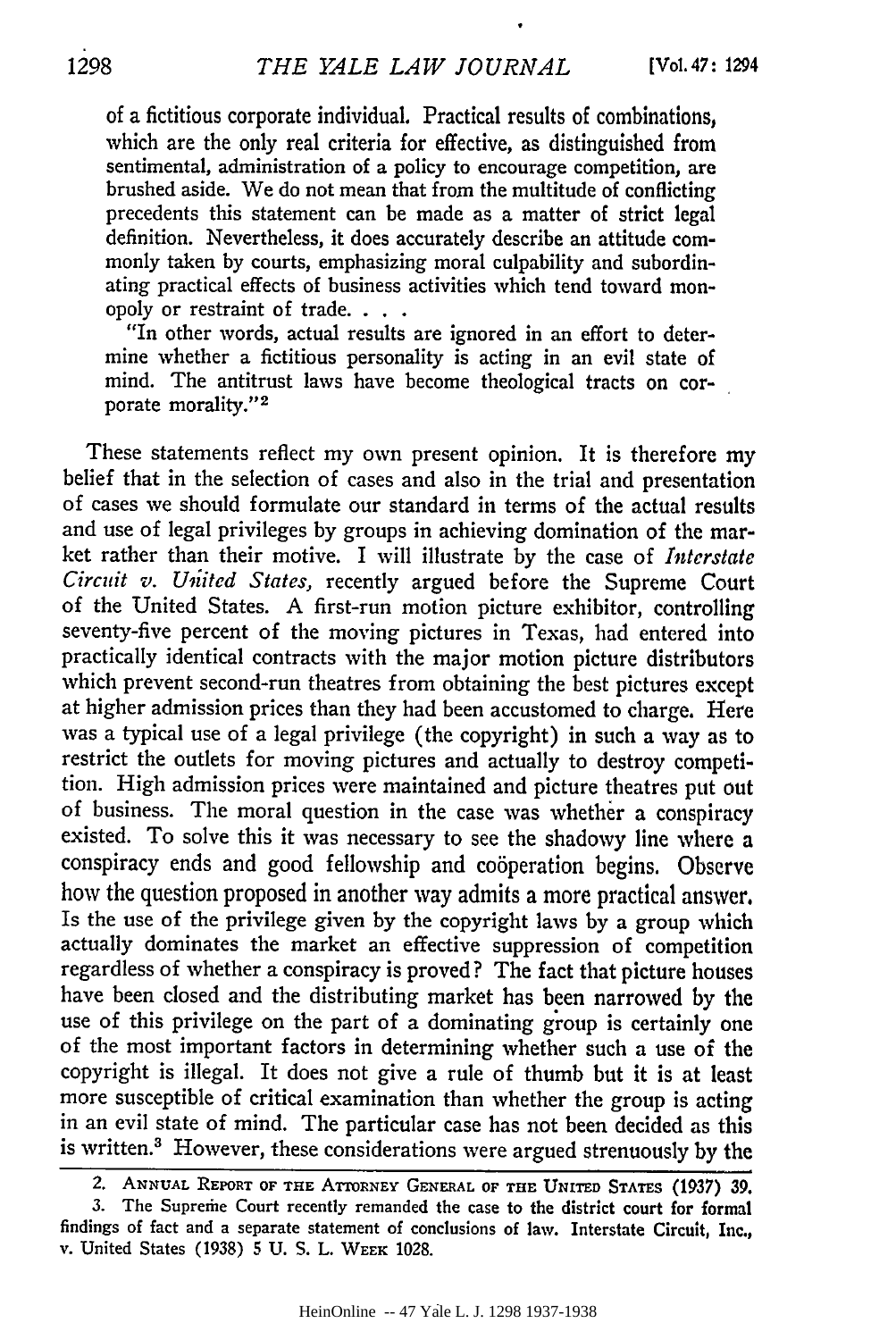Solicitor General and they should be argued in future cases. The Department does not of course control the decisions of the court, but in that area which it does control, that is, in the selection of the cases which are to be prosecuted out of a large number of complaints, only some of which is it even possible to investigate, actual monopoly results should be a more important consideration than motive.

A third question of policy concerns the choice between the civil and criminal procedures. It is my belief that under the present laws the most effective deterrent lies on the criminal side of the court, in so far as the prevention of illegal practices is concerned. I am talking about the situation as it now exists. I am aware that there are difficulties in a system which presents issues of extreme complication to jurors. I do not deny that by amendment changes might not be wrought upon the civil procedure which would make me modify my present position. However, I am not now discussing amendments, but the use of the tools which are now at hand.

I can make clearer the advantages of the criminal procedure by using an analogy. Violation of antitrust laws is more like the crime of reckless driving under pressure of haste or necessity than it is like conduct indulged in by those who are commonly called criminals. Take the familiar case which is repeated constantly in this country of a young man with respectable background with every expectation of a useful and brilliant career, who, in order to meet a social engagement, exceeds the speed laws and kills a pedestrian. There is no way before the jury verdict is handed in to predict whether he will be held guilty of manslaughter. His friends may hope for acquittal and believe that his conduct lies on the side of carelessness rather than recklessness. Nevertheless, no one would deny that such cases should be vigorously prosecuted. No one would assert that the prosecuting attorney should evade his responsibility to submit such issues to a jury. No one would pretend that an injunction which prevented the young man from doing it again would be an effective way to solve the problem of the reckless driver who may, in spite of his respectable background, be more dangerous to society than the burglar.

This is the kind of a crime committed by those who violate antitrust laws, under various business pressures to expand and to get as much of the market as possible. Such pressures can only be offset.by a deterrent involving the risk of social stigma. It is as impossible for the Antitrust Division to detect or prosecute all of the violations of the antitrust laws as it is for any police force to detect and prosecute all the persons who drive sixty miles an hour. It is therefore necessary that business men realize that when they indulge in a doubtful practice they are taking the chance of something more than an injunction. They must not be permitted to weigh the chance of pecuniary liability against the chance of enormous profit, and government injunctions do not even involve pe-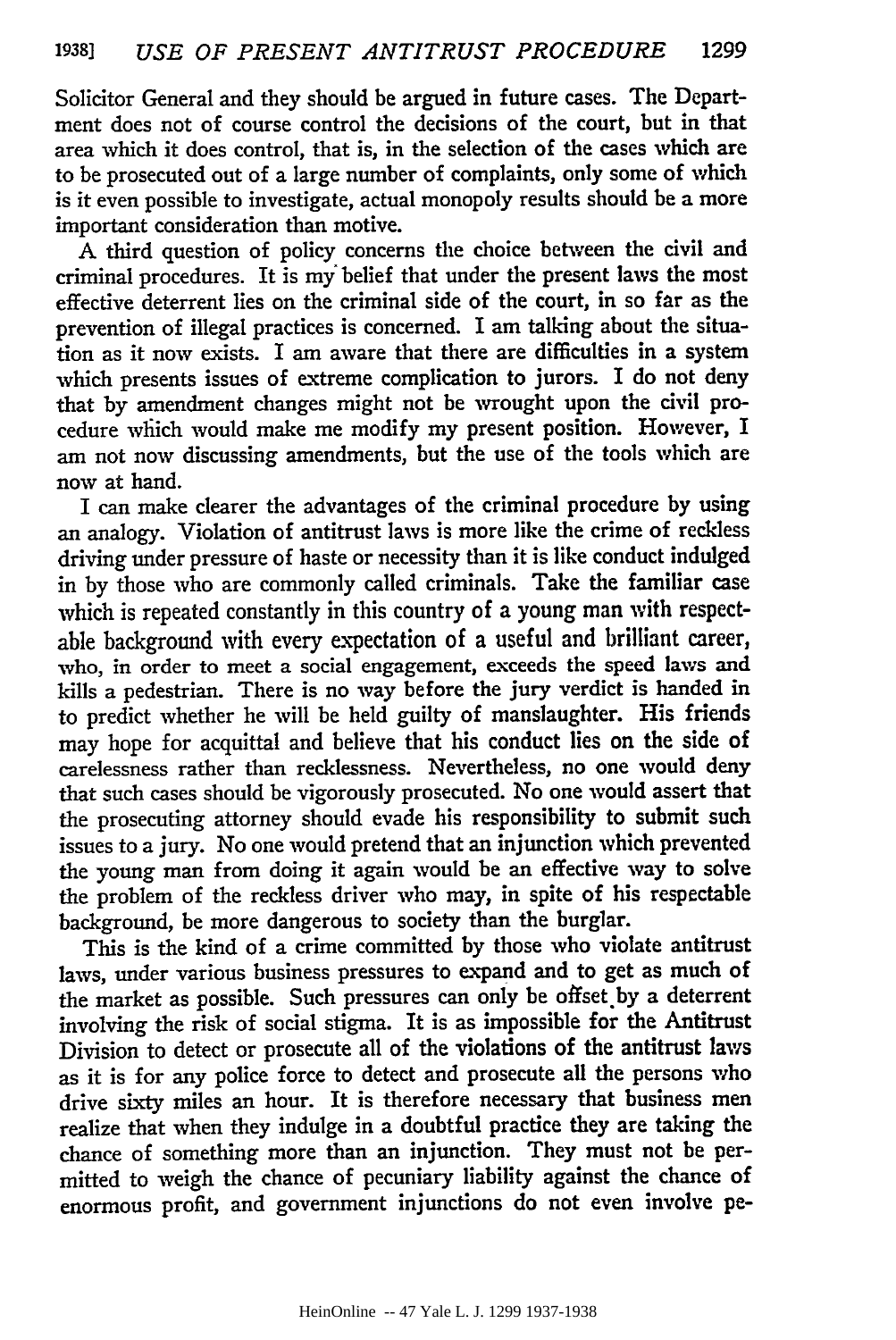cuniary liability. This does not mean that instances will not be found where men who have recklessly or carelessly violated antitrust laws are not entitled to individual sympathy because of their unfortunate predicament. Nevertheless, the public should realize that without this kind of a deterrent the antitrust laws are useless.

The efficacy of the criminal penalty is illustrated in many cases which have been brought to my attention where corporate directors are willing to spend large sums of money belonging to the corporation in order to avoid the social stigma of a small individual fine. The ineffectiveness of civil prosecutions is illustrated **by** the fact that many of them assume almost the appearance of unemployment relief for attorneys, or distribution of patronage **by** the corporation. 'During such battles attorneys live magnificently. When a complicated decree is finally rendered a **new** scheme is often set up designed to appear plausible under the terms of the decree. **A** new suit is filed. **By** that time the actual persons **who** violated the law have sold their stock and are quite ready to accept a consent decree.

**A** fourth question of policy deals with the use of the civil and criminal proceedings concurrently, and in obtaining a consent decree in cases where the final outcome of the criminal case is uncertain, and relief to competitors and to the public is even more important than punishment of offenders delayed **by** long trials and appeals. It is the position of the Department that it was the intention of Congress in providing these two concurrent penalties that they could be used. In spite of the confusion recently created, the law on this point is, I think, clear. I know of no ethical policy which contradicts the plain provisions of the act of Congress or which forbids criminal prosecutions while negotiations for the consent decree are pending. However, the test of a consent decree obtained under such circumstances must be relief to the public which would be denied **by** delay. It should not be on the basis on which private litigation is compromised. One is concerned with the past; the other with the future.

The fifth question of policy which I wish to discuss is in some respects most important of all. It concerns making public the decisions and attitudes of the Department of Justice in the selection and prosecution of cases. The aim of such a policy is to give business men both guides and warnings in a field which is as admittedly uncertain in definition as the conception of reckless driving on the highway. The reason for such a policy is that there is no way that I know of to avoid the use of discretion and judgment in the conduct of the Antitrust Division. **All** complaints can not be prosecuted. **A** selection must be made. Therefore, the grounds underlying that selection should be publicly stated in each case to the end that a consistent and open policy of prosecution may gradually be derived from statements in connection with individual cases.

In the past there has been no continuing practice of announcing at the initiation of each prosecution why that particular prosecution was brought.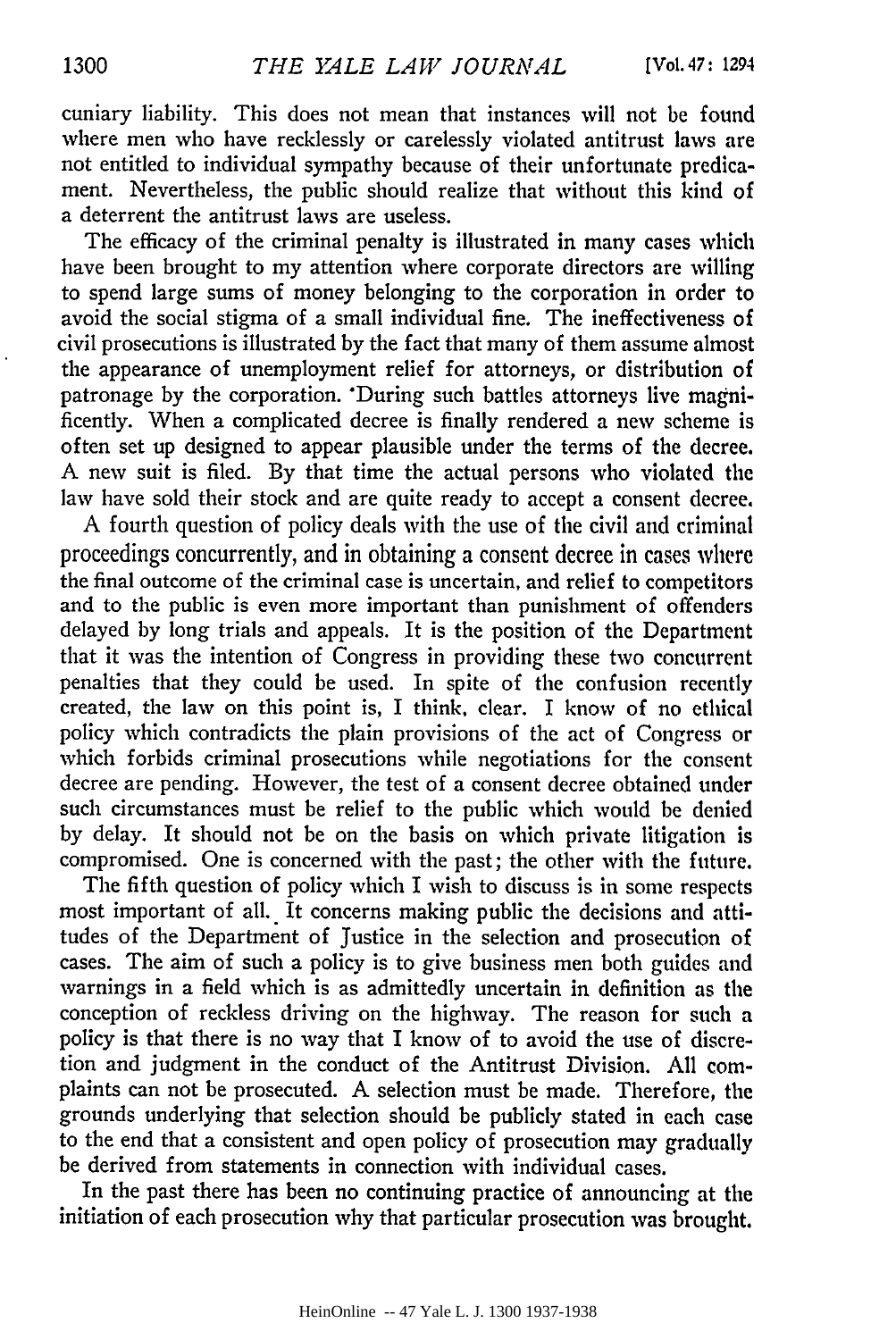The complaint itself directed at the narrow issue of the case is not a sufficient guide, because legal strategy necessarily plays a large part in its draftsmanship. It is a well known fact that business men have always found difficulty in interpreting the policy of the Department of Justice. The need for information on its policy is evidenced by the countless memoranda which are submitted to the Department in the hope of getting some indication of the Department's attitude. The rulings of no other department can give that information, because it is what the Department of Justice is going to do, and not what other departments think, which is important to business men. There is no reason why information as to the policies of the Department of Justice, so long as it does not involve the granting of individual immunity, should not be available to business men. The distribution of that information would be of advantage to both sides. So far as the government is concerned, it would prevent the argument of acquiescence in the cases where the government has not actually prosecuted. So far as business is concerned, it should be both a warning and a guide, because it would localize the Department's interpretation of the law to a particular industry. Obviously, however, it is unsafe to convey that information by promises of immunity to individuals on the bases of the data which they submit. The first step by a large organization in a plan of monopoly control is often the first move in a chess game and the player on the opposing side can not possibly guess the strategy behind it. There is no way of telling whether or not the particular data submitted is a Trojan horse.

The only safe way of building up information as to Department attitudes and policy is through announcements made at the beginning of each procedure, whether it be an investigation or an indictment, or a civil prosecution. Such an announcement might contain general information of how the Department is going to apply antitrust principles to a localized situation: (1) the summary of conditions the Department believed to exist in the particular industry which tended toward the violation of the antitrust laws and created the necessity of an investigation; (2) the reason why the particular procedure, whether civil or criminal, was chosen instead of some other kind of procedure; (3) the results the Department hopes to ,obtain in the prosecution of a particular case.

Let us apply such an announcement of policy to a hypothetical case which is designed to illustrate a number of different types of problems. Suppose the  $X$  company has over a period of years crushed competition in its industrial area until there is little likelihood of reviving it by the enforcement of an antitrust decree. Suppose that during the past twenty years there has been such governmental acquiescence in this process that .as a practical matter criminal prosecution would be unsuccessful. Suppose -the attention of the Department is called to an additional expansion of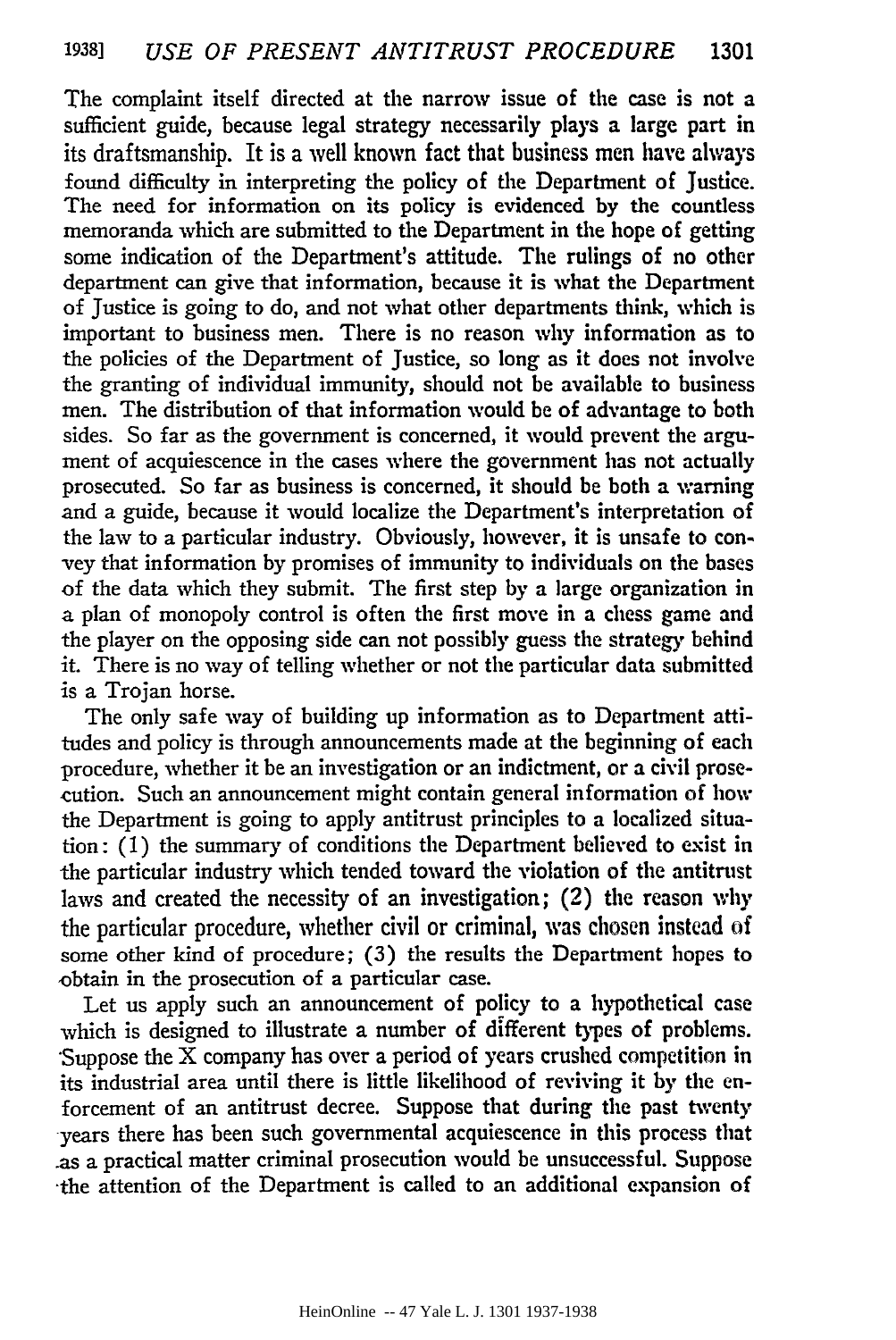the X company which will swallow up one of the few remaining competitors and that civil suit is authorized.

To explain its policy in bringing that suit, the Department might publish a careful analysis giving first, the conditions in the industry, second, the reason for its selection for a civil prosecution, and third, the economic result it hopes to accomplish. In this particular hypothetical case, assume that no far reaching economic results would be expected. It should then be frankly stated that the reason for bringing the suit was to put the X company on notice that no further acquisitions would be tolerated. This would at least lay the foundation for a criminal prosecution for a repetition of such conduct in the future. The report might then go on to state that structure of the X company is in itself a violation of the antitrust laws, but that in view of the improbability of recreating within a reasonable period of time by antitrust prosecution the competition which has been destroyed, the Department was using its personnel to push cases under which greater economic results would be expected. This would not be a waiver of the antitrust laws or agreement of immunity. It would only be a reason for the present determination to prosecute, given in public and subject to criticism and to revision by Congress. In the particular hypothetical case, the report might contain data from which Congress could further investigate the conditions and devise more effective techniques than those now available for meeting such situations. If the Department was wrong in its conclusion, it could be brought before the bar of congressional judgment.

After such a report, any business man connected with the industry could make an informed judgment about the interpretation of the Antitrust Laws by the Department in that particular area.

If each important suit were prefaced by such a statement of policy there would be built up gradually within the Department a reasonably consistent polity which would be a matter of public record. More consistency in the changing personnel of the Department might be expected to follow because it is a habit of human institutions to follow a pattern which they have publicly accepted. If changes were made, cogent reasons would have to be developed. If the policy was wrong it could be corrected.

This seems to me to be the only solution to the problem of bringing the present concealed process of the necessary selection of cases out into the open where it can be a guide and a warning. General provisions and formulae can never eliminate the use of discretion and judgment because the fundamental distinctions between efficient size and monopoly control and between the maintenance of orderly market and industrial empire building are too vague. They can become concrete only where they are localized and applied to conditions of a particular industry. No rule which has to apply to completely unlike conditions under dissimilar situations